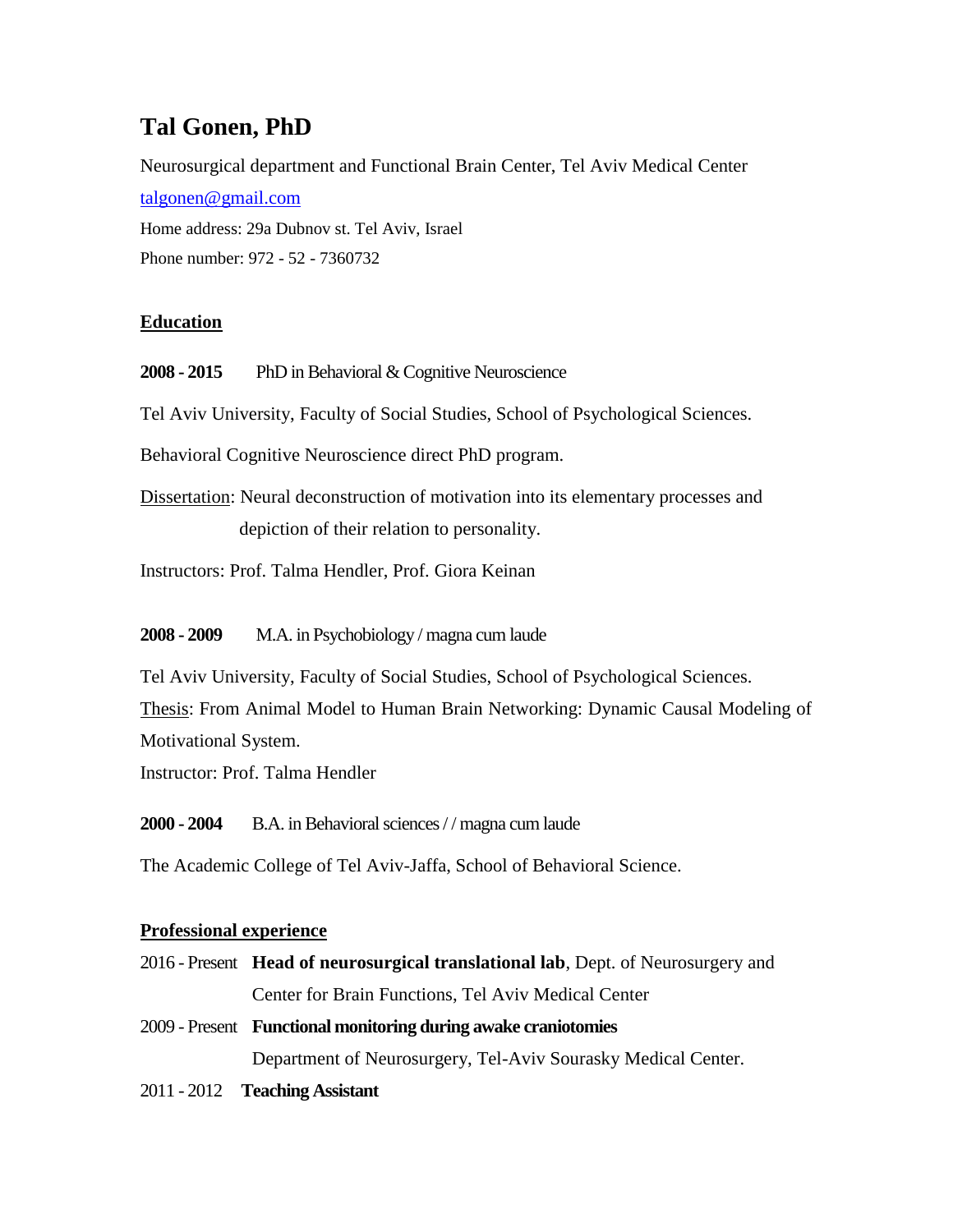Assisted prof. Talma Hendler and prof. Nizan Ben Shaul in constructing and teaching the course: "The Brain as Mediating Cinematic Interactive Experiences - From Research to Therapy" (an empirical seminar for gradstudents).

Sagol School for Neuroscience & Yolanda and David Faculty of Arts, Tel Aviv University

## 2009-2013 **Student Mentor**

Mentoring graduate and undergraduate students in lab projects conducted at the Functional Brain Center, Tel Aviv Medical Center

#### 2008 - 2009 **Research Assistant**

 Functional Brain Imaging Unit, Wohl Institute for Advanced Imaging, Tel-Aviv Sourasky Medical Center.

#### 2007 - 2008 **Lab Rotations**

Dr. Dominique Lami, School of Psychological Sciences, Faculty of Social Studies, Tel Aviv University

Dr. Yaniv Assaf, Department of Neurobiology, Faculty of Life Science, Tel Aviv University.

#### **Awards**

| October 2016     | Society of Biological Psychiatry's 2017 Travel Fellowship Awards<br>Society of Biological Psychiatry |
|------------------|------------------------------------------------------------------------------------------------------|
| May 2013         | <b>Excellence scholarship for academic achievements</b>                                              |
|                  | Tel Aviv University, Faculty of Social Studies.                                                      |
| April 2013       | <b>Excellence scholarship for academic achievements</b>                                              |
|                  | Tel Aviv University, School of Psychological Sciences.                                               |
| August 2012      | Best paper published in 2012                                                                         |
|                  | Tel Aviv University, School of Psychological Sciences.                                               |
| <b>July 2012</b> | Dean Excellence scholarship for academic achievements                                                |
|                  | Tel Aviv University, Faculty of Social Studies.                                                      |
| January 2012     | <b>Excellence scholarship for academic achievements</b>                                              |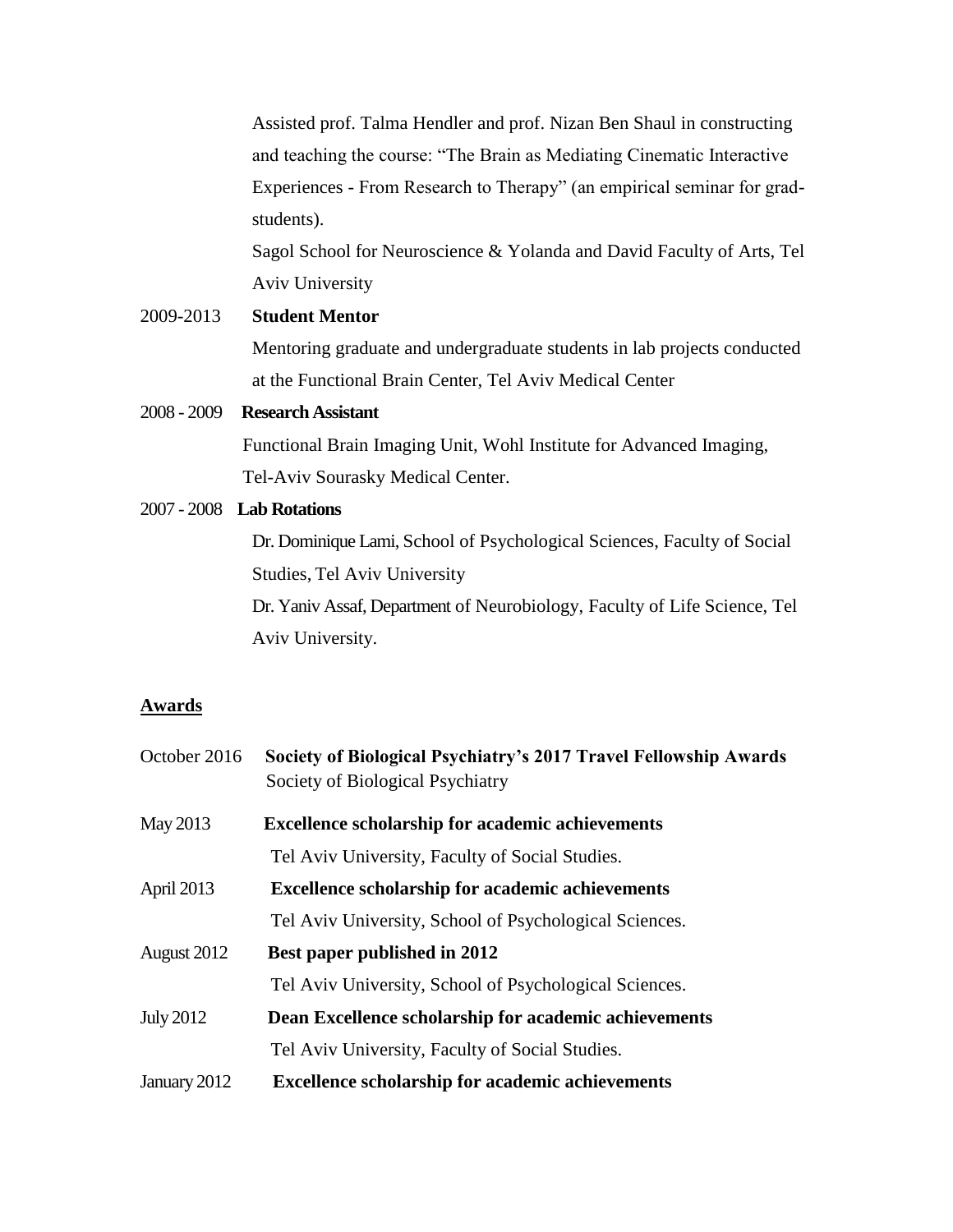# Tel Aviv University, School of Psychological Sciences. June 2002 **Excellence scholarship - 2nd year of BA** The Academic College of Tel Aviv-Jaffa, School of Behavioral Science. October 2000 **Excellence scholarship - entrance grades for BA**

The Academic College of Tel Aviv-Jaffa, School of Behavioral Science.

## **Research Support**

Feb 2016 **BRAIN division research grant**, Tel Aviv Medical Center: "Differential modulation of creative thinking by large-scale cortical networks; mapping originality in awake LGG patients"

Oct. 2007-2012 **Adams Super Center for Brain Studies**, Tel-Aviv University: fMRI research fellowships (granted annually, accepted 6 years in a row).

#### **Selected peer-reviewed publications**

1. **Tal Gonen**, Tomer Gazit, Akiva Korn, Adi Kirshner, Daniella Peri, Talma Hendler, Zvi Ram. Intra-operative mapping of neural networks - the road for preservation of high-cognitive functions. (Under Review).

2. **Tal Gonen**, Rachel Grossman, Gal Sela, Raneen Yanakeei, Zvi Ram. Decline in Language Function Prior to Undergoing Awake Craniotomy: A prospective Clinical Study. *World Neurosurgery*, 2016 • doi: 10.1016/j.wneu.2016.12.081.

3. **Tal Gonen**, Eyal Soreq, Eran Eldar, Eti Ben Simon, Gal Raz, Talma Hendler. Human mesostriatal response tracks motivational tendencies under naturalistic goalconflict. *Social Cognitive and Affective Neuroscience*, 2016 • doi: 10.1093/scan/nsw014.

4. **Tal Gonen**, Haggay Sharon, Godfrey Pearlson, Talma Hendler. Moods as Ups and Downs of the Motivation Pendulum: revisiting reinforcement sensitivity theory (RST) in bipolar disorder. *Frontiers in Behavioral Neuroscience*, 2014 • 3;8:378. doi: 10.3389/fnbeh.2014.00378.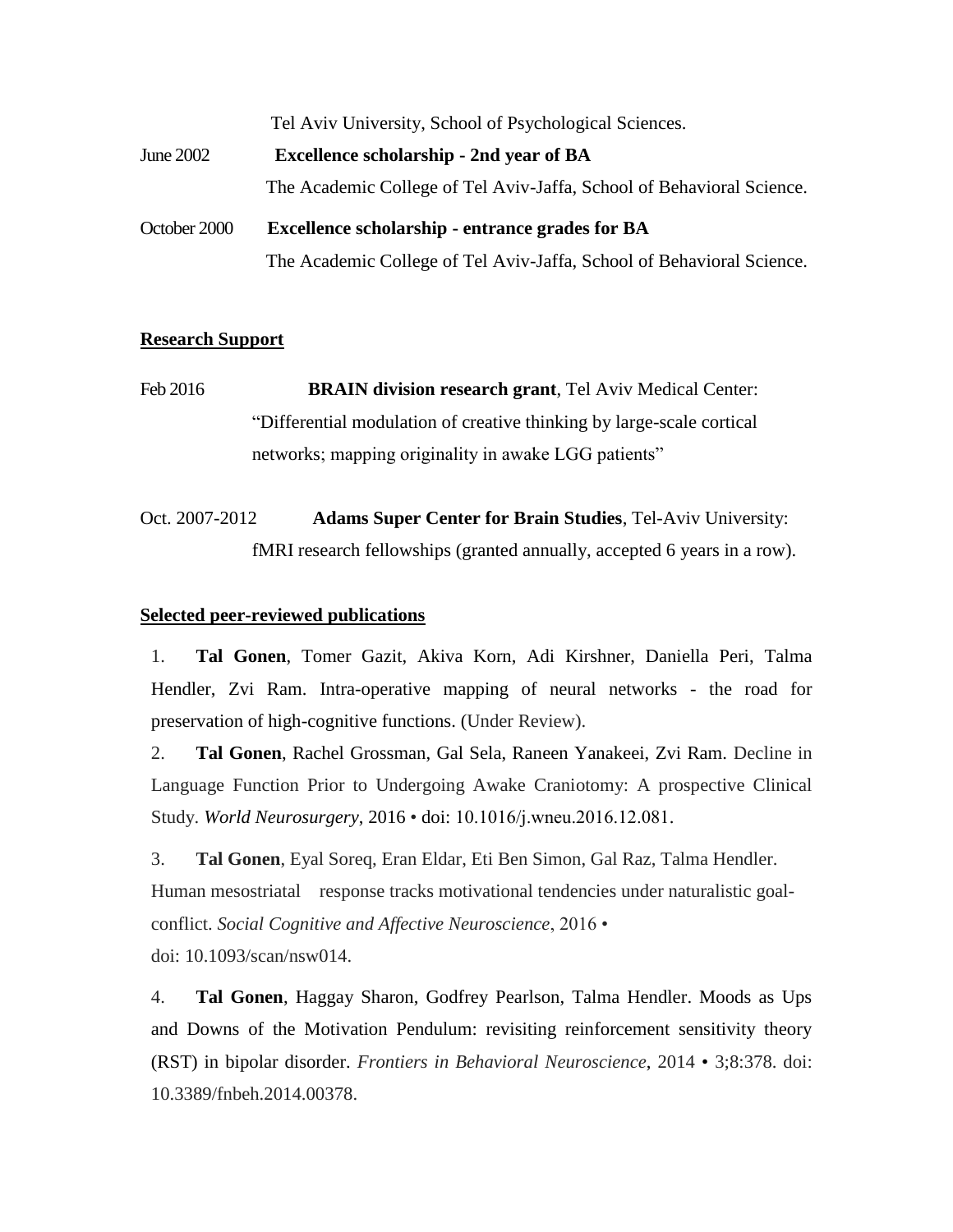5. **Tal Gonen**, Rachel Grossman, Razi Sitt , Erez Nossek, Daniel Hayat, Zvi Ram. Tumor location and IDH1 mutation may predict intraoperative seizures during awake craniotomy: Clinical article. *Journal of Neurosurgery*, 2014 • 121(5):1133-1138.

6. **Tal Gonen**, Roee Admon, Ilana Podlipsky, Itamar Kahn, Talma Hendler. From Animal Model to Human Brain Networking: Dynamic Causal Modeling of Motivational Systems. *Journal of Neuroscience*, 2012 • 32(21):7218–7224.

7. Talma Hendler, **Tal Gonen**, Eran V. Harel & Haggai Sharon. From Circuit Activity to Network Connectivity and Back: The Case of Obsessive-Compulsive Disorder. *Biological Psychiatry*, 2014 • 75(8):590-592.

8. Gal Raz, Alexandra Touroutoglou, Christine Mendenhall, Gadi Gilam, Tamar Lin **Tal Gonen**,Yael Jacob, Shir Atzil, Roee Admon, Maya Bleich-Cohen, Adi Maron-Katz, Talma Hendler, Lisa Feldman Barrett. Functional connectivity dynamics during film viewing reveal common networks for different emotional experiences. *[Cognitive,](http://link.springer.com/journal/13415)  [Affective & Behavioral Neuroscience](http://link.springer.com/journal/13415)*, 2016 • doi:10.3758/s13415-016-0425-4.

9. Gal Raz, Lavi Shpigelman, Yael Jacob, **Tal Gonen**, Yoav Benjamini, & Talma Hendler. Psychophysiological whole‐brain network clustering based on connectivity dynamics analysis in naturalistic conditions. *Human Brain Mapping*, 2016

10. [Gal Raz,](https://www.researchgate.net/researcher/71340414_Gal_Raz/) [Yael Jacob,](https://www.researchgate.net/researcher/37792454_Yael_Jacob/) **[Tal Gonen](https://www.researchgate.net/researcher/2007832162_Tal_Gonen/)**, [Yonatan Winetraub,](https://www.researchgate.net/researcher/71468408_Yonatan_Winetraub/) [Eyal Soreq,](https://www.researchgate.net/researcher/71638418_Eyal_Soreq/) [Tamar](https://www.researchgate.net/researcher/2007823743_Tamar_Flash/)  [Flash,](https://www.researchgate.net/researcher/2007823743_Tamar_Flash/) [Talma Hendler.](https://www.researchgate.net/researcher/38400942_Talma_Hendler/) Cry for her or cry with her: Context-dependent dissociation of two modes of cinematic empathy reflected in network cohesion dynamics. *[Social](https://www.researchgate.net/journal/1749-5024_Social_Cognitive_and_Affective_Neuroscience)  [Cognitive and Affective Neuroscience](https://www.researchgate.net/journal/1749-5024_Social_Cognitive_and_Affective_Neuroscience)*, 2014 • 9(1): 30-38.

11. Rachel Grossman, Erez Nossek, **Tal Gonen**, Razi Sitt, Daniel Hayat, Tal Shahar, Ori Barzilai, Gal Sela, Zvi Ram. Outcome of Elderly Patients after Awake Craniotomy.*[Annals of Surgical Oncology](http://link.springer.com/journal/10434)*, 2013 • 20.5: 1722-1728.

12. Erez Nossek, Tal Shahar, Ori Barzilai, Yoni Rapoport, **Tal Gonen**, Gal Sela, Daniel Hayat, Idit Matot, Zvi Ram. Analysis of failed mapping and monitoring of patients during awake craniotomy. *Journal of Neurosurgery*, 2013 • 118(2):243-249.

13. Erez Nossek , Idit Matot, Tal Shahar , Ori Barzilai, Yoni Rapoport, **Tal Gonen**, Gal Sela, Rachel Grossman,, Akiva Korn, Daniel Hayat, Zvi Ram. Intraoperative